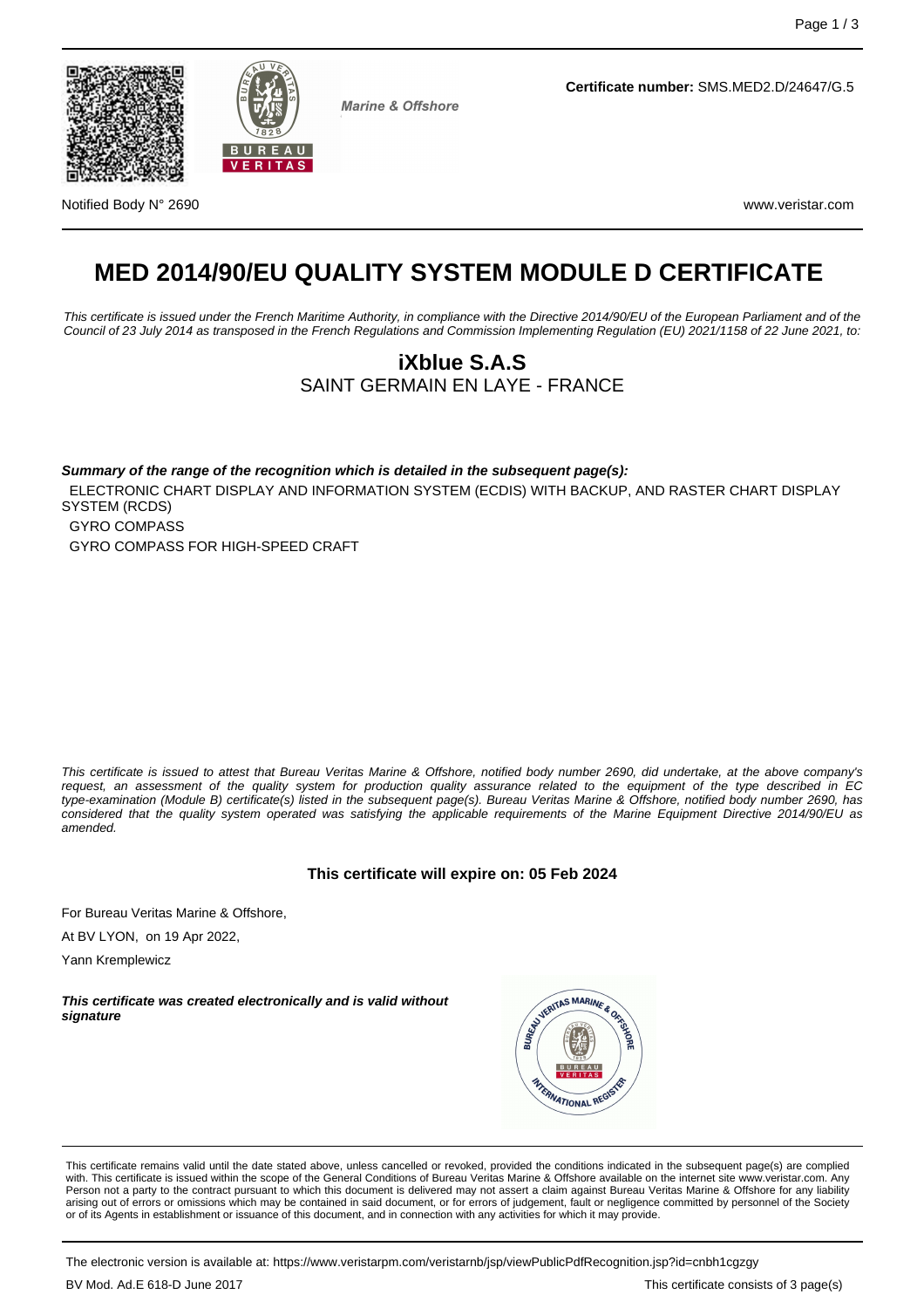## **ANNEX**

## **1. SCOPE**

#### **Products**

| App. number  | Sign date   | Validity date | Item designation                                                                                                                                           | Trade name            | Comment |
|--------------|-------------|---------------|------------------------------------------------------------------------------------------------------------------------------------------------------------|-----------------------|---------|
| 36533/D0 MED | 17 Sep 2021 | 17 Sep 2026   | ELECTRONIC CHART<br>DISPLAY AND INFORM-<br>ATION SYSTEM (ECDIS)<br>WITH BACKUP, AND<br><b>RASTER CHART DIS-</b><br><b>PLAY SYSTEM</b><br>(RCDS) - MED/4.30 | Gecdis-8 / SENIN      |         |
| 49427/B2 MED | 02 Apr 2022 | 23 Jul 2026   | GYRO COM-<br><b>PASS - MED/4.65</b>                                                                                                                        | iXblue Gyro Compasses |         |
| 49428/B2 MED | 02 Apr 2022 | 23 Jul 2026   | <b>GYRO COMPASS FOR</b><br>HIGH-SPEED<br>CRAFT - MED/4.65                                                                                                  | iXblue Gyro Compasses |         |

#### **USCG marking as per US-EC MRA**

| App. number | Trade name                           | USCG marking as per US-EC MRA    | Comment |
|-------------|--------------------------------------|----------------------------------|---------|
|             | 49428/B2 MED   iXblue Gyro Compasses | 165.203 / EC2690 / 49428B2 MED I |         |
|             | 49427/B2 MED   iXblue Gyro Compasses | 165.103 / EC2690 / 49427B2 MED I |         |

## **2. LIMITATIONS**

The EC type-examination certificates listed in the scope are to be valid.

Bureau Veritas Marine & Offshore is to be informed immediately of any modification to the quality system in order to agree on appropriate actions.

iXblue S.A.S has to apply for the periodical audits as agreed with Bureau Veritas Marine & Offshore.

iXblue S.A.S must draw up a written EC declaration of conformity to type in compliance with the article 16 of the MED 2014/90/EU.

iXblue S.A.S must affix the mark of conformity in compliance with the articles 9 and 10 of the MED 2014/90/EU taking into consideration the 2 following examples:



2690/XXXX Where XXXX is the year in which the mark is affixed or



**2690/ZZ** Where ZZ are the two last digits of the year in which the mark is affixed.

## **3. PERIMETER OF CERTIFICATION**

Quality system of following site(s) has been assessed:

iXblue S.A.S - SAINT GERMAIN EN LAYE - FRANCE iXblue S.A.S LANNION - LANNION - FRANCE

## **4. REMARKS**

This certificate replaces certificate number SMS.MED2.D/24647/G.4.